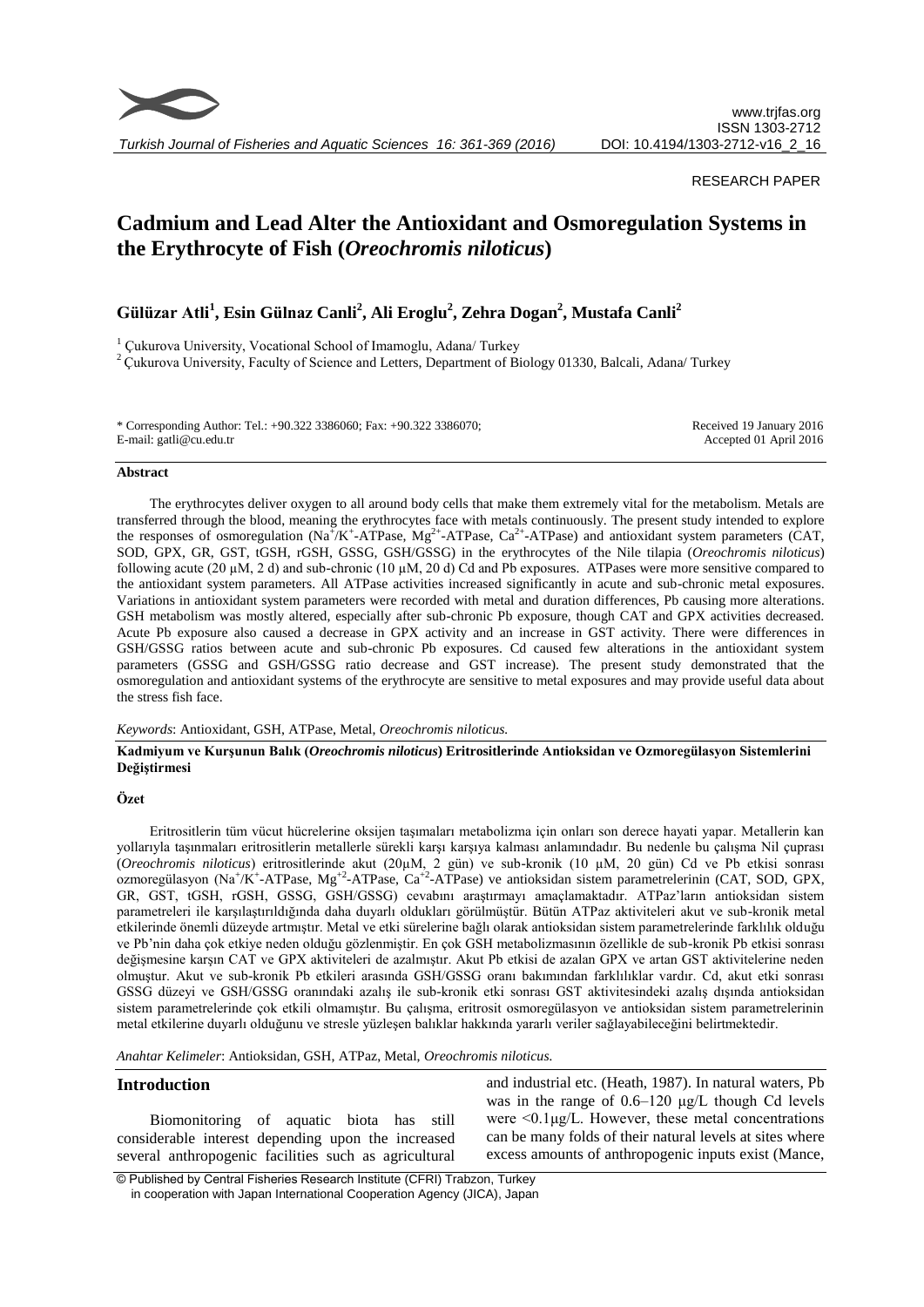1987; Jorgensen, 2012). In this respect, biochemical parameters have gain importance to characterize the effects of metals on aquatic organisms. Enzymatic and non-enzymatic parameters of antioxidant system have significant functions to prevent the hazardous effects of reactive oxygen species (superoxide anion radical, hydroxyl radical and hydrogen peroxide) resulted by oxidative stress after metal exposures (Barata *et al.,* 2005; Atli and Canli, 2010). ROS can be able to oxidize proteins, lipids and nucleic acids followed by damage to cell structure or even cell death (Nagalakshmi and Prasad, 1998; Cao *et al.,* 2010). Cd and Pb known as redox inactive metals can cause major antioxidant depletion in the cell, thiol containing ones specially (Pinto *et al.,* 2003). Significant antioxidant enzymes include catalase (CAT; eliminates hydrogen peroxide to water), superoxide dismutase (SOD; converts superoxide anion radical into hydrogen peroxide), glutathione peroxidase (GPX; detoxifies hydrogen and organic peroxides), glutathione reductase (GR; reduces oxidized glutathione (GSSG) to reduced glutathione (rGSH) and glutathione S-transferase (GST; catalyzes glutathione (GSH) and xenobiotic conjugation). In addition, a non-enzymatic antioxidant GSH acting as a reductant in with xenobiotic conjugation (Pena-Llopis *et al.,* 2001). Increased GSSG values and also decreased GSH/GSSG ratio have been known as oxidative stress indicators (Ramos-Vasconcelos and Hermes-Lima, 2003; Sevgiler *et al.,* 2007). Various responses of antioxidant enzyme activities have been observed in the aquatic organisms exposed to metals in both field and laboratory experiments and these have been shown to be either induced or inhibited by metals depending on the dose, the species or the route of exposure (Sanchez *et al.,* 2005; Atli and Canli, 2008; Atli and Canli, 2010). ATPases are important membrane bound enzymes depending upon their pivotal role in transporting ions across the cell and maintaining osmotic balance in fish.  $Na^+/K^+$ -ATPase functions in the active electrolyte transport across the membrane.  $Mg^{2+}$ -ATPase acts an important role in oxidative phosphorylation and ionic transport and is responsible for the trans-epithelial regulation of  $Mg^{2+}$ ions (Parvez *et al.*, 2006). Ca<sup>2+</sup>-ATPase involves in  $Ca^{2+}$  ions remove from the cytoplasm low  $Ca^{2+}$  level protection (Watson and Beamish, 1981). Previous studies have been demonstrated that ATPase activities altered considerably in fish, suggesting their potential as sensitive biomarkers for the assessment of the membrane rupture (Canli and Stagg, 1996; Grosell *et al.,* 2004; Atli and Canli 2007, 2011a).

Alterations of enzymatic activities in red blood cells can be a good signal for environmental stress factors due to their responsibility for transport and excretion of important nutrients and also to be influenced by a variety of factors (Roche and Boge, 1996). A freshwater fish *O. niloticus* is shown to be a good tolerant with a strong immune system and sensitive bio-indicator organism based on the studies

suggesting the toxicity and physiological effects of several metals including Cu and Pb on this species (Almeida *et al.,* 2002; Atli *et al.,* 2006). Nevertheless, there is still required data showing the relation of metal toxicity with several biomarker responses to understand the physiological and biochemical role of these systems in this sensitive species. Therefore, the current study was attempted to investigate both antioxidant and osmoregulatory system response in Nile tilapia after acute and sub-chronic Cd and Pb exposures.

## **Materials and Methods**

#### **Experimental Protocol**

One year old *O. niloticus* (Perciformes: Cichlidae) were obtained from Çukurova University fish culturing pools. They were transferred to the laboratory illuminated for 12 h with fluorescent lamps (daylight 65/80 W) for acclimatization (20 $\pm$  1°C) for one month. The experiments were carried out in glass aquaria (40 x 40 x 100 cm) containing 100 L contaminated test solution or only dechlorinated test water for controls. The chemical quality of water was tested daily using a multiple measurement apparatus (Orion-5-star). During experiments, the tap water pH, total hardness (with EDTA titration method), alkalinity (acidimetry method) and conductivity were measured as 7.65 $\pm$ 0.02, 330.4 $\pm$ 2.63 mg CaCO<sub>3</sub>/L and 228.0 $\pm$ 6.83 mg CaCO<sub>3</sub>/L, 605.0 $\pm$ 2.39  $\mu$ S/cm, respectively. The aquariums were aerated to saturate with oxygen using air pumps and measured as 5.93 $\pm$ 0.28 mg O<sub>2</sub>/L. Fish were fed (2% of their weight) with commercial fish feed (Pinar Sazan, Izmir, Turkey) just 1 h before the cleaning of aquaria every 2 days.

Fish were exposed to 20  $\mu$ M Cd (CdCl<sub>2</sub>.H<sub>2</sub>O) and Pb ( $PbNO_3$ ) for 2 days (acute) and 10  $\mu$ M Cd and Pb for 20 days (sub-chronic). Two control groups were used for acute and sub-chronic durations. A total of eight fish were used for each group as duplicate aquaria. Mean length (16.2±0.29 cm) and weight  $(70.3\pm3.43 \text{ g})$  of fish did not differ significantly (P>0.05) among different exposure groups and controls. Metal concentrations in the exposure medium were controlled using Atomic Absorption Spectrophotometer (Perkin Elmer 3100). Metal levels in the tap water were below the detection limits as 0.001 and 0.015 μg/mL for Cd and Pb, respectively. Accuracy of the AAS and validity of measurements were tested with a reference material (TORT 1 lobster hepatopancreas, National Research Council, Canada). Mean values and standard deviations of the reference material were 5% of the ranges.

At the end of each experimental period, fish were killed by transaction of spinal cord, according to the decision of the Ethic Committee of Çukurova University. Fish blood was obtained from the caudal vessel (Congleton and La Voie, 2001) and centrifuged at 3000 g  $(4 \text{ °C})$  for 5 min. Red blood cells were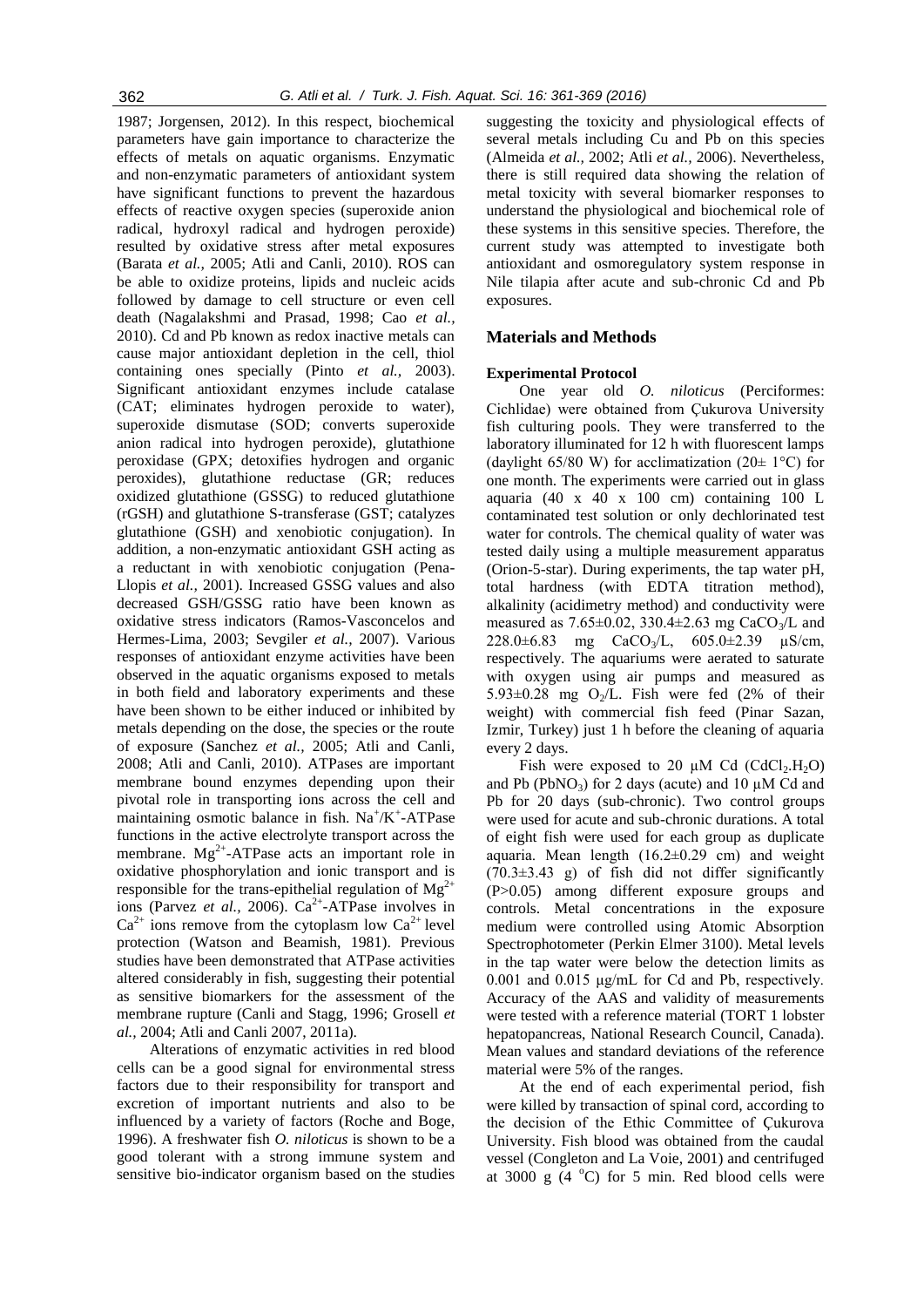washed 3 times with 0.9 % NaCl. 20 mM Tris–HCl (pH 8.0) was added in hemolysates  $(1:3 \text{ v/v})$  and kept frozen for 2–3 h. After centrifugation at 5000 g for 10 min, the supernatants were stored at -80 °C until the analysis (Marcon and Filho, 1999). All chemicals used in this study were obtained from Sigma or Merck (Germany).

#### **Enzyme Activity and Glutathione Assay**

CAT activity was measured at 240 nm for 1 min by monitoring the  $H_2O_2$  decrease according to the method of Bergmeyer *et al.* (1974). It was calculated as  $\mu$ mol H<sub>2</sub>O<sub>2</sub>/mg prot./min., respectively. SOD activity was measured by the indirect method involving the inhibition of cytochrome c reduction at 550 nm for 1 min (McCord and Fridovich, 1969). The SOD activity was calculated as Unit/mg prot. GPX and GR activities were measured by the NADPH decrease though GST activity was calculated by NADPH increase at 340 nm for 1 min. GPX, GR and GST activities were given as µmol/mg prot./min. according to the method of Livingstone *et al.* (1992), Carlberg and Mannervik (1975) and Habig *et al.* (1974), respectively. For GSH analysis, samples were centrifuged at 9,500 g for 5 min (+4 °C) after 10% 5sulfocyclic acid addition. Total oxidized and reduced GSH were measured according to the method of Griffith (1980) at 412 nm for 1 min and given as µmol GSH/mg prot./min. Brief explanations of methods were described in our previous study (Atli and Canli, 2010). ATPase activity was measured by inorganic phosphate analysis (Atkinson *et al.,* 1973) at 390 nm described briefly in our previous research (Atli and Canli, 2011a).  $KH_2PO_4$  was used as Pi standard. The assays were carried out in triplicate. The total protein levels were determined by the method of Lowry *et al.* (1951), using bovine serum albumin as a standard.

#### **Statistical Analysis**

Statistical analysis of data (Mean±Standard error) was carried out using SPSS 15.0 statistical package program (SPSS, Chicago, IL). One-way Anova was used to compare data and significant differences (P<0.05) were reanalyzed by Duncan tests to determine which individual group was significantly different from controls. All data from and acute and sub-chronic exposures were compared individually.

## **Results**

#### **ATPase Activity**

In acute duration (Figure 1A); all ATPase activities increased after Cd exposure  $(Mg^{2+})$ :  $3.46 \pm 0.52$ ;  $/K^{\dagger}$ -: 0.93±0.19; Ca<sup>2+</sup>-ATPase: 1.10±0.17 µmol Pi/mg prot./h.) in contrast to their control values (Total-:  $0.74 \pm 0.18$ ; Mg<sup>2+</sup>-:  $0.57 \pm 0.17$ ; Na<sup>+</sup>/K<sup>+</sup>-: 0.42±0.05; Ca<sup>2+</sup>-ATPase: 0.29±0.04 µmol Pi/mg prot./h.). However, only  $Na^+/K^+$ - increased  $(1.11\pm0.17 \text{ \mu mol Pi/mg prot.}/h.)$  after Pb exposure.

In subchronic duration (Figure 1B); similar to acute Cd exposure, all ATPase activities  $(Mg^{2+})$ :  $2.50\pm0.15$ ; Na<sup>+</sup>/K<sup>+</sup>  $1.57\pm 0.38;$  $Ca^{2+}$ -ATPase:  $0.71\pm0.07$  umol Pi/mg prot./h.) increased after Cd exposure compared to their control values (Total-: 1.22 $\pm$ 0.24; Mg<sup>2+</sup>-: 0.57 $\pm$ 0.14; Na<sup>+</sup>/K<sup>+</sup>-: 0.38 $\pm$ 0.05;  $Ca^{2+}$ -ATPase:  $0.41 \pm 0.06$  µmol Pi/mg prot./h.). Nevertheless, Pb exposure caused only  $Mg^{2+}$ -ATPase  $(1.30\pm0.28 \mu \text{mol} \text{Pi/mg} \text{prot.}/\text{h.})$  increase.

#### **Antioxidant Enzyme Activities**

In acute duration (Figure 2A); CAT and SOD activities were not altered by metal exposures  $(P>0.05)$  though only decreased GPX  $(13.7\pm2.81)$ nmol/mg prot./min.) and increased GST (3.49±0.29



**Figure. 1** ATPase activities in the erythrocytes of *O. niloticus* upon Cd and Pb exposures during acute (A) and sub-chronic (B) durations. The units of ATPase activities are given as µmol Pi/mg prot./h. Data are expressed as mean (n=8)±standard error and asterisks indicate significant differences (P<0.05) between control and metal exposed groups.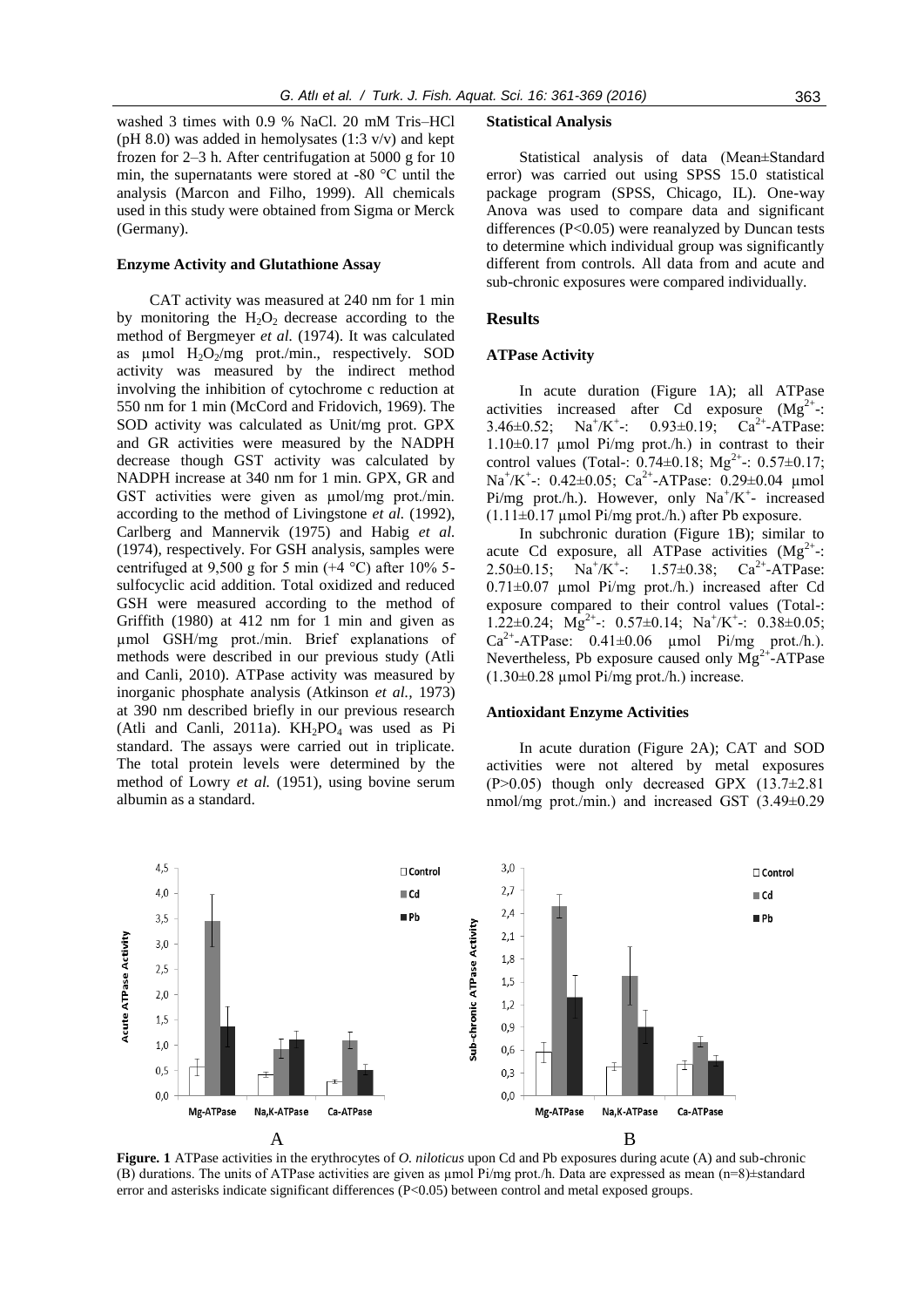nmol/mg prot./min.) activities were observed after Pb exposure compared to their control values (GPX: 24.3±1.86 nmol/mg prot./min.; GST: 2.56±0.25 nmol/mg prot./min.). There was no change in GR activity upon both metal exposures (P>0.05).

In subchronic duration (Figure 2B); Cd exposure caused a decrease in GST activity (1.59±0.20 nmol/mg prot./min.) compared to the control group (2.84±0.28 nmol/mg prot./min.). CAT decrease  $(6.42\pm0.50 \mu \text{mol} \text{H}_2\text{O}_2/\text{mg} \text{prot./min.})$  and GST increase (5.17±0.25 nmol/mg prot./min.) were observed after Pb exposure in contrast to the control group (CAT:  $8.86\pm0.52$  µmol  $H_2O_2/mg$  prot./min.; GST: 2.84±0.28 nmol/mg prot./min.).

#### **GSH Levels**

In acute duration (Figure 3A); tGSH and rGSH levels did not change following metal exposures (P>0.05). However Cd caused decreases in GSSG level (32.9±3.82 µmol/mg prot./min.) and GSH/GSSG ratio (2.56±0.41) in comparison with their control values (GSSG: 21.3±3.43 µmol/mg prot./min.; GSH/GSSG: 5.08±0.80). Pb also decreased the ratio of GSH/GSSG (1.91±0.47).

In subchronic duration (Figure 3B); tGSH (215.4±17.4 µmol/mg prot./min.), rGSH level (207.9±18.8 µmol/mg prot./min.) and GSH/GSSG ratio (42.2±9.53) increased after Pb exposure compared to the control group (tGSH: 150.7±10.1 µmol/mg prot./min.; rGSH: 129.8±8.18 µmol/mg prot./min.; GSH/GSSG: 3.99±0.59). However Pb caused a decrease in GSSG level (GSSG: 3.35±0.91 µmol/mg prot./min.) compared to the control group  $(GSSG: 20.3 \pm 2.89 \text{ umol/mg prot./min.}).$ 

Previous studies based on both field and laboratory experiments demonstrated the disruptive effects of Cd and Pb in a wide range of fish metabolism including biochemical, physiological and hormonal system parameters (Heath, 1987; Zikic *et al.,* 2001; Oner *et al.,* 2008; Atli and Canli, 2011a). It is known that the metal toxicity varies according to the metal structure as their essential or nonessential nature. In addition, antioxidant system response can differ due to their redox active and inactive nature which Cd and Pb are considered among the redox inactive metals (Pinto *et al.,* 2003). Osmoregulatory and antioxidant systems have pivotal functions as being key mechanisms where metal toxicity occurs (Grosell *et al.,* 2004; Atli and Canli, 2010; Eroglu *et al.,* 2015). Fish erythrocytes has shown to provide useful tool in several aspects; a) specific tissue for oxidative stress because of their membrane structure rich in long chain n-3 polyunsaturated fatty acids which can be a target for oxidation by toxicants b) based on its oxygen transport function, erythrocytes is an important site for the ROS production, c) they come into contact with metals directly due to its transportation role in carrying chemicals to other tissues (Heath, 1987; Roche and Boge, 1996; Ruas *et al.,* 2008). In light of these, the objective of the current study based on the varied responses of both ATPase and antioxidant system parameters in the erythrocytes of tilapia due to the Cd and Pb effects in different exposure durations.

Recent data demonstrated main findings that (I) ATPases were responded more than antioxidant system parameters, (II) when considering antioxidant system, GSH metabolism and also including GPX and GST were affected mostly after Pb exposure, (III) Cd was found more effective on ATPase activity alteration as increases at all conditions.



**Figure. 2** Antioxidant enzyme activities in the erythrocytes of *O. niloticus* upon Cd and Pb exposures during acute (A) and sub-chronic (B) durations. The units of enzyme activities are given as follows; GPX: nmol/mg prot./min., CAT: µmol H2O<sup>2</sup> /mg prot./min., SOD: U/mg prot., GR: nmol/mg prot./min., GST: nmol/mg prot./min. See Fig.1 for details.

#### **Discussion**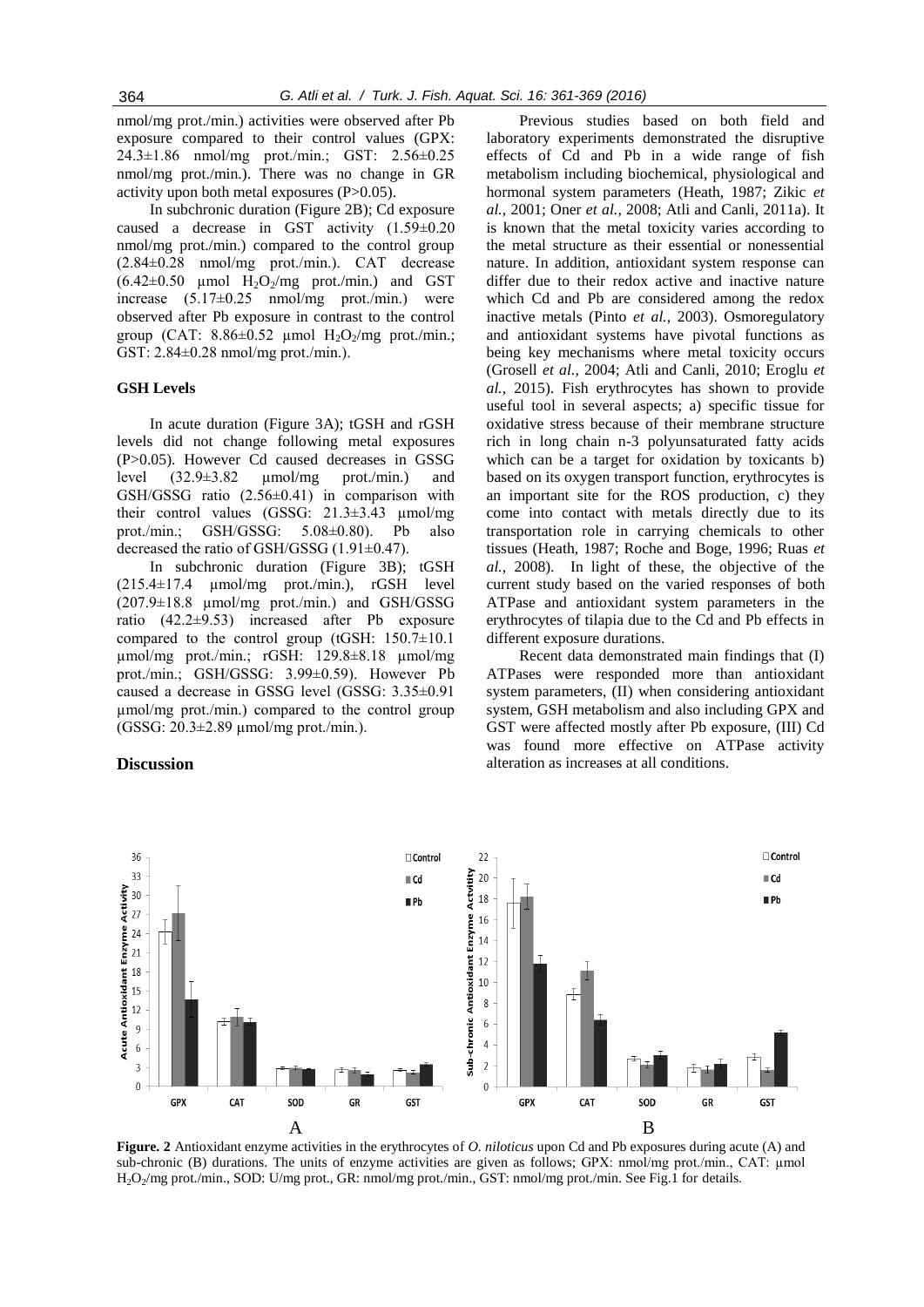

**Figure. 3** GSH levels in the erythrocytes of *O. niloticus* upon Cd and Pb exposures during acute (A) and sub-chronic (B) durations. The units of GSH levels (tGSH, RGSH and GSSG) and GSH/GSSG are given as  $\mu$ mol/mg prot./min. and ratio, respectively. See Fig.1 for details.

#### **ATPase Activity**

Data indicated that Cd increased the all ATPase activities after both acute and sub-chronic durations, though Pb caused increases only in  $Na^+/K^+$ -ATPase activity after acute and  $Mg^{2+}$ -ATPase activities upon sub-chronic exposure. It should be emphasized that erythrocytes were also found to be very sensitive to metal exposures beside the general acceptance of other tissue specificity to ATPase activities such as gill (Mg<sup>2+</sup>- and Na<sup>+</sup>/K<sup>+</sup>) and muscle (Ca<sup>2+</sup>-ATPase).

It is interesting to observe the general increased activities of erythrocytes ATPases in *O. niloticus*  despite their decreases in most previous studies (Atli and Canli, 2007; Atli and Canli, 2011a; Baysoy *et al.,* 2013). This could be explained by tissue specific differences in ATPase enzyme kinetics and also metal dose and duration can determine the ATPase response. Possible reasons of increased ATPase activities could be related with a period of adaptation processes and/or increased number of enzyme molecules or turnover rates of the enzyme to maintain the ion flux during metal toxicity. One of the significant hazardous effects of metals is the disturbances of the ion balances in the vital osmoregulatory organs (Larsson *et al.,* 1985; Canli and Stagg, 1996; Grosell *et al.,* 2004). It was also mentioned that ion levels were significantly changed in the different tissues of *O. niloticus* after acute and chronic metal treatments (Atli and Canli, 2011b). High dietary Pb exposure lead an increase in intestine Na<sup>+</sup> /K<sup>+</sup> -ATPase activity of *Oncorhynchus mykiss* associated with the compensation to balance the ion levels (Alves and Wood, 2006). Gill  $Na^+/K^+$ -ATPase activity was also increased in *O. niloticus* after 20 µM Pb exposure (Atli and Canli, 2007), concurring similar response with the present Pb data. Nevertheless, insignificant Pb effects in some cases of

this study might be the result of antioxidant system role particularly GSH in preventing the Pb toxicity. Generally, Cd is accepted as its negative influence on the ATPase activities, though variable responses exist in Cd exposed fish (De la Torre *et al.,* 2000; Atli and Canli, 2007). Triggered other physiological mechanisms can be the reason for such variation to counteract the osmoregulatory system impairment. Alteration in antioxidant system parameters following sub-chronic Pb exposure might support this observation in this study. Stimulated kidney  $Mg^{2+}$ . ATPase activity associated with the detoxification role of the tissue was also found after Cu exposure in Nile tilapia. It was demonstrated that metal exposures can activate the homeostatic control mechanisms in these situations (McGeer *et al.,* 2000; Grosell *et al.,* 2004). Impaired gill ATPase activities were also recorded in *Cyprinus carpio* after Cd exposure showing  $\text{Na}^{\dagger}/\text{K}^{\dagger}$ -ATPase inhibition and Mg<sup>2+</sup>-ATPase activation. Present data revealed the osmoregulatory disturbance linked with the membrane permeability and active ion uptake alterations by increased ATPase activities. Thus activity of ATPases has still created interest due to their high importance in the reflection of ion-regulatory capacity status.

#### **Antioxidant Enzyme Activities**

Antioxidant enzymes did not change after metal exposures, in several cases. Further, Pb exposure seemed to cause more changes than Cd on several antioxidant enzymes such as CAT decrease after subchronic duration with GPX and GST alterations after both acute and sub-chronic durations. It is interesting to see that the SOD and CAT were not altered by metal exposures except for one case, despite their significant role as first line antioxidant enzymes against metal toxicity. Other mechanisms such as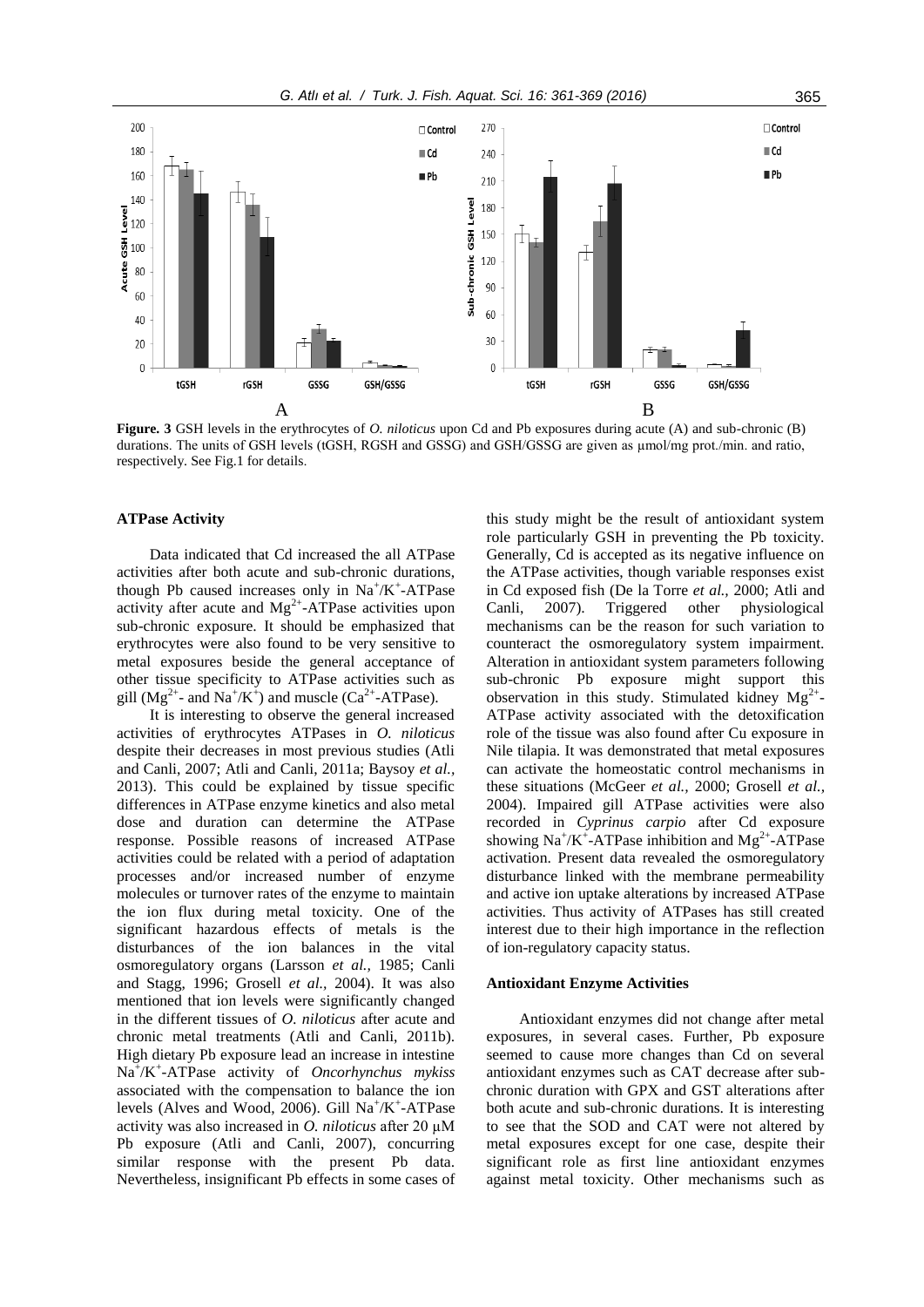GSH metabolism could be one of the possible reasons for this situation which is significantly affected particularly by sub-chronic Pb exposure. Also redox active nature of metals might be another reason that they act in an indirect way not through Fenton and Haber-Weiss reactions. Nevertheless, unchanged GR activity based on the data is in accordance with previous data (Saglam *et al.,* 2014; Eroglu *et al.,* 2015).

GST, GPX and GSH levels are the most affected parameters particularly by Pb exposure and increased GSH levels were observed mostly after sub-chronic duration. Duration effect was also emphasized once again on the basis of getting different responses of the system. Reduced GSH increase and decreased GSSG levels accompanying to this could be the result of enhanced GST activity that uses the GSH as a substrate. It is also shown in our previous data that sub-chronic Pb exposure caused significant alterations in serum biochemistry in *O. niloticus* (Atli *et al.,* 2015). Min and Kang (2008) recorded an increase in GST activity after fungicide benomyl exposure in the liver of *O. niloticus* which caused plasma alanine- and aspartate-amino transferase increases. This was associated with this study showing enhanced GST activity and also linked with increased ALT and AST levels in serum of *O. niloticus* in our recent published data (Atli *et al.,* 2015). Increased GST activity could be due to protection against oxidative stress which this phase II enzyme functions in conjugation and detoxification of xenobiotics as a significant biomarker. Increases in antioxidant enzyme activities could also be correlated to the coping with the oxidative stress followed by the metal exposure.

In general, it might be said that effective response was given by non-enzymatic antioxidant parameters with an exception of GPX and GST linked with changes in GSH levels. On the other hand, decreased CAT activity after sub-chronic Pb exposure possibly occurred due to the high hydrogen peroxide concentration which led to the enzyme inhibition and/or direct binding of metal on the enzyme structure. Increased high amount of hydrogen peroxide concentration could be the possible reason of the decreased GPX activity which its one of the major role is hemoglobin protection from the oxidative breakdown (Mills, 1959). GPX activity can be also considered complementary to CAT activity that was also supported with the present data with their different responses in different tissues. This variation could be occurred depending upon the nature, concentration and different localization of ROS (peroxisomes for CAT and cytosol for GPX) (Orbea *et al.,* 2000; Barata *et al.,* 2005). Nevertheless the trend of these two enzyme activities was in similar way as decreases due to the enhanced oxidative stress. On the other hand, Ruas *et al.,* (2008) also recorded the increased GPX activity in the blood of cichlid species from the polluted site. The authors indicated the oxidative stress induction in the blood of several

fish species under chronic metal exposures and also complex responses to metals is probably due to specific sensitivity of species and/or potential of antioxidants. Variable effects of metals could be dependent on the induction of different antioxidant/pro-oxidant responses depending on their ability to produce ROS which was also mentioned by Barata *et al.,* (2005). These results were also in accordance with our previous studies (Atli *et al.,* 2006; Atli and Canli, 2010; Eroglu *et al.,* 2015). It is also important to declare that similar pattern of subchronic Pb effects was observed on both hematological and antioxidant system including enzymatic and non-enzymatic parameters. This point may be a reflection of providing a protection by antioxidant system as a result of hematological changes.

Differences in the response of erythrocyte SOD to different toxicants were found as decreases in *Cyprinus carpio* (Dimitrova *et al.,* 1994) and increases in *Dicentrarchus labrax* (Akbarsha *et al.,* 2001). Nevertheless, SOD activity did not change after metal exposures in acute and sub-chronic protocols in the current study, suggesting the high tolerance capacity of tilapia species. Metals are known to affect the relative proportion of the saturated and unsaturated fatty acids in erythrocytes membranes leading hemolysis and decreased thiol content (Gabryelak *et al.,* 2000). ROS production can be insufficient to produce oxidative damage since there was a lack of antioxidant enzyme response particularly at least during acute duration and Cd exposure in this study. Similarly, Woo *et al.* (2006) observed neither significant changes in antioxidant enzymes nor lipid peroxidation in fish *Rhabdosarga sarba* upon exposure to toxicants. In addition, Roche and Boge (1996) observed unchanged SOD and CAT activities in the red blood cell of sea bass *Dicentrarchus labrax* after Cu exposure, though increases and decreases were also observed after Cr and Zn exposures. They concluded that decreased activities seemed to be balanced by other antioxidant enzyme activities. In another study, highest GST activity in the scorpion fish *Scorpaena porcus* (L.) blood was noted in the most polluted site in Ukraine (Rudneva *et al.,* 2012) which shows similarities with the current data. They also linked the lack or unchanged enzyme activities with the summary effects of the pollutant mixture in the field and concluded that erythrocyte GST measurement might provide sensitive tool for anthropogenic pollution and the response of biomarkers was not uniform.

Cd impact was indicated as changes in SOD and CAT activities in the erythrocytes of fish *Carassius auratus gibelio* accompanied by hemoglobin decrease (Zikic *et al.,* 2001). They also indicated that enzymes can response differently upon to the exposure duration which is also in accordance with our data. Variation of SOD and CAT response can be due to the differences in species, tissues and also doses due to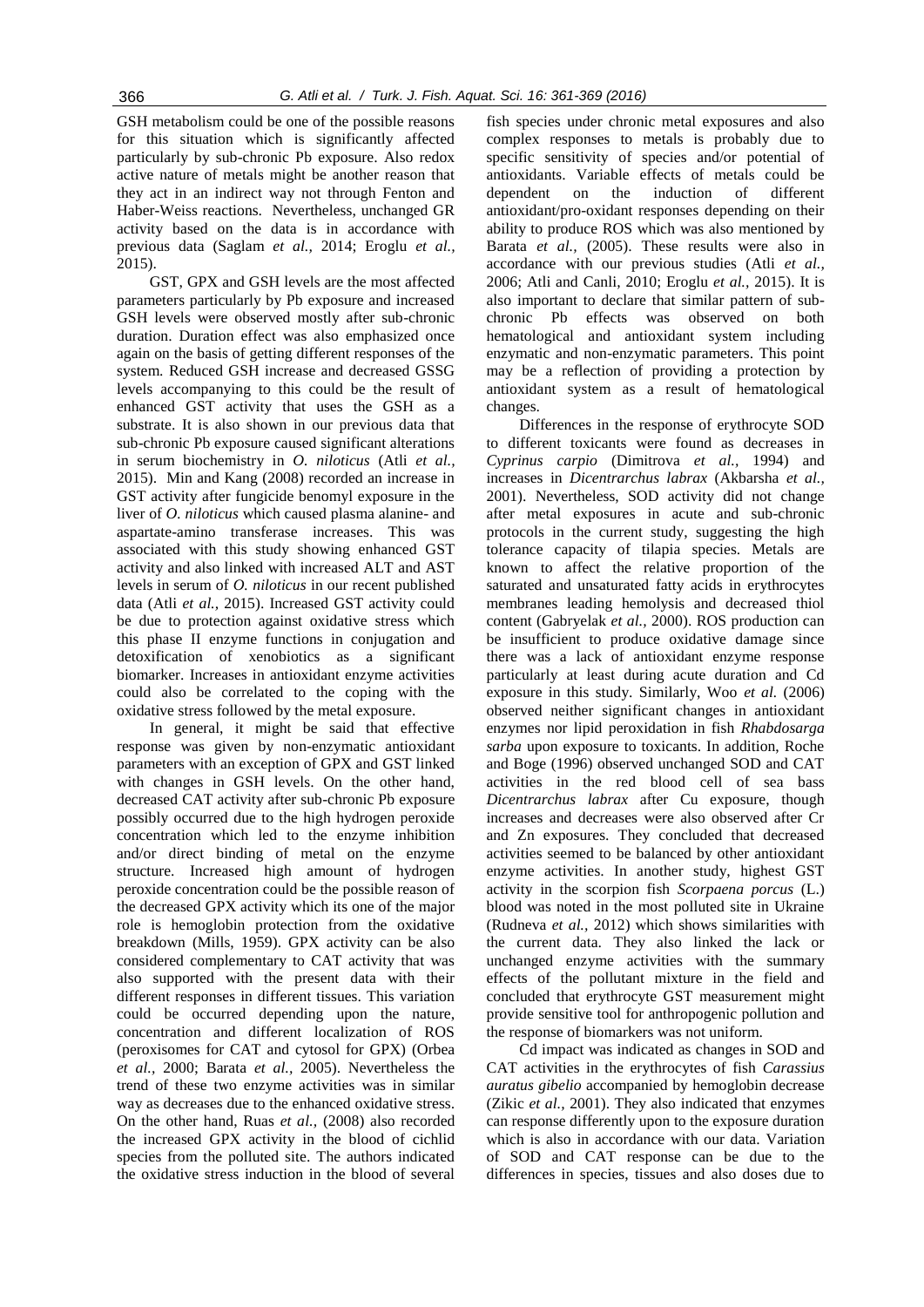the capacity limit to counteract with metal toxicity. One can conclude that the estimation of the changes in these enzyme activities could provide useful data for biomonitoring the aquatic environment to early detection of the pollution. Unchanged antioxidant enzyme activities could be attributed to the significant changes particularly in GPX, GST and GSH levels. Therefore it can be concluded that sufficient response was provided with these parameters for this condition. Lima *et al.* (2006) indicated that increased GSH levels in *O. niloticus* exposed to a contaminated effluent appear to be an antioxidant adaptation to chronic exposure. Our previous data also showed the significant inductions of the liver GSH levels in Nile tilapia upon Cu and Cd treatments (Atli and Canli 2008). It was suggested that GSH primarily provide a rapid protection against oxidative stress through GSH redox cycle or directly detoxifying the ROS (Barata *et al.,* 2005, Ruas *et al.,* 2008).

In this context, it has still gain importance to investigate these parameters due to their responses in different ways depending upon the differences in metal type, their nature and also duration of the exposure. The data emphasized that using a set of biomarkers function in different systems including defense and specific damage parameters can give opportunity to comment the fish health under stress in a wide range. From another point, it has still retained vital importance to study with the sensitive and valid biomarker in the bioindicator organisms for evaluating the ecological status of the aquatic biota.

## **Conclusion**

Observed results present the impairment of enzyme activities as key physiological roles in significant vital systems could cause fish metabolism dysfunctions. It seems that initiation of integrated responses associated with compensation and adaptation of metabolic systems to tolerate the metal toxicity. Therefore, it gains importance to select biomarkers as indicator of homeostatic mechanisms based on their physiological and biochemical significance in assessment of environmental quality. According to the data, ATPase and GSH related antioxidant parameters can be considered as important index of the osmoregulatory and antioxidant system status during metal toxicity.

## **Acknowledgements**

This study was supported by a grant of TF2012BAP41 from Çukurova University (Turkey).

## **References**

Akbarsha, M.A., Kadalmani, B., Girija, R., Faridha, A., Hamid, K.S. 2001. Spermatotoxic effect of carbendazim. Indian Journal of Experimental Biology, 39: 921–924.

- Almeida, J.A., Diniz, Y.S., Marques, S.F.G., Faine, L.A., Ribas, B.O., Burneiko, R.C., Novelli, E.L.B. 2002. The use of the oxidative stress responses as biomarkers in Nile tilapia (*Oreochromis niloticus*) exposed to in vivo cadmium contamination. Environment International, 27: 673–679. doi:10.1016/S0160-4120(01)00127-1.
- Alves, L.C., and Wood, C.M. 2006. The chronic effects of dietary lead in freshwater juvenile rainbow trout (*Onchorhynchus mykiss*) fed increased calcium diets. Aquatic Toxicology, 78: 217–232. doi:10.1016/j.aquatox.2006.03.005.
- Atkinson, A., Gatemby, A.O., and Lowe, A.G. 1973. The determination of inorganic orthophosphate in biological systems. Biochimica et Biophysica Acta, 320: 195–204.
- Atli, G., Alptekin, Ö., Tükel, S., and Canli, M. 2006. Response of catalase activity to Ag<sup>+,</sup> Cd<sup>2+</sup>, Cr<sup>6+</sup>, Cu<sup>2+</sup> and  $Zn^{2+}$  in five tissues of freshwater fish *Oreochromis niloticus*. Comparative Biochemistry and Physiology, 143C: 218–224. doi:10.1016/j.cbpc.2006.02.003.
- Atli, G., and Canli, M. 2007. Enzymatic responses to metal exposures in a freshwater fish *Oreochromis niloticus*. Comparative Biochemistry and Physiology, 145C: 282–287. doi: 10.1016/j.cbpc.2006.12.012.
- Atli, G., and Canli, M. 2008. Responses of metallothionein and reduced glutathione in a freshwater fish *Oreochromis niloticus* following metal exposures. Environmental Toxicology and Pharmacology, 25: 33–38. doi:10.1016/j.etap.2007.08.007.
- Atli, G., and Canli, M. 2010. Response of antioxidant system of freshwater fish *Oreochromis niloticus* to acute and chronic metal (Cd, Cu, Cr, Zn, Fe) exposures. Ecotoxicology and Environmental Safety, 73: 1884-1889. doi:10.1016/j.ecoenv.2010.09.005.
- Atli, G., and Canli, M. 2011a. Essential metal (Cu, Zn) exposures alter the activity of ATPases in gill, kidney and muscle of tilapia *Oreochromis niloticus*. Ecotoxicology, 20: 1861–1869. doi: 10.1007/s10646- 011-0724-z.
- Atli, G., and Canli, M. 2011b. Alterations in ion levels of freshwater fish *Oreochromis niloticus* following acute and chronic exposures to five heavy metals. Turk Journal of Zoology, 35: 725-736. doi:10.3906/zoo-1001-31.
- Atli, G., Yuzbasioglu Ariyurek, S., Kanak, E.G., and Canli, M. 2015. Alterations in the serum biomarkers belonging to different metabolic systems of fish (*Oreochromis niloticus*) after Cd and Pb exposures. Environmental Toxicology and Pharmacology, 40: 508–515. doi:10.1016/j.etap.2015.08.001.
- Barata, C., Varob, I., Navarro, J.C., Arun, S., and Porte, C. 2005. Antioxidant enzyme activities and lipid peroxidation in the freshwater cladoceran *Daphnia magna* exposed to redox cycling compounds. Comparative Biochemistry and Physiology, 140C: 175–186. doi:10.1016/j.cca.2005.01.013.
- Baysoy, E., Atli, G., and Canli, M. 2013. The Effects of Salinity and Salinity+Metal (Chromium and Lead) Exposure on ATPase Activity in the Gill and Intestine of Tilapia *Oreochromis niloticus*. Archives of Environmental Contamination and Toxicology, 64: 291–300. doi:10.1007/s00244-012-9825-9
- Bergmeyer, H.U. 1974. Methods of enzymatic analysis. Academic press, New York.
- Canli, M., and Stagg, R.M. 1996. The effects of in vivo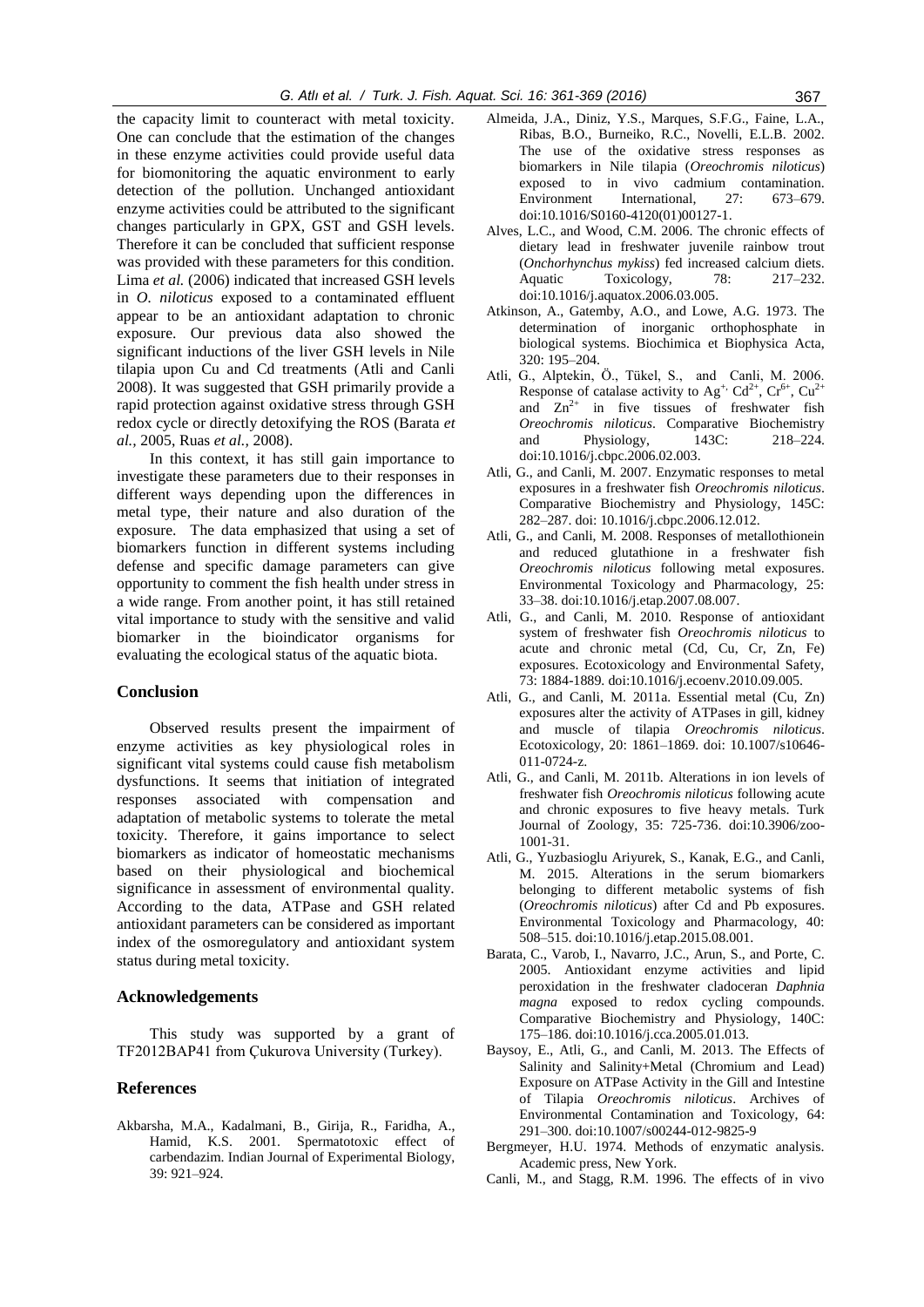exposure to cadmium, copper, and zinc on the activities of gill ATPases in the Norway lobster *Nephrops norvegicus*. Archives of Environmental Contamination and Toxicology, 31: 491–501. doi: 10.1007/BF00212433.

- Cao, L., Huang, W., Liu, J., Yin, X., and Dou, S. 2010. Accumulation and oxidative stress biomarkers in Japanese flounder larvae and juveniles under chronic cadmium exposure. Comparative Biochemistry and Physiology, 151C: 386–392. doi:10.1016/j.cbpc.2010.01.004.
- Carlberg, I., and Mannervik, B. 1975. Purification and characterization of the flavoenzyme glutathione reductase from rat liver. The Journal of Biological Chemistry, 250: 5475–5480.
- Congleton, J.L., and La Voie, W.J. 2001. Comparison of blood chemistry values of samples collected from juvenile chinook salmon by three methods. Journal of Aquatic Animal Health, 13: 168–172. doi:10.1577/1548-

8667(2001)013<0168:COBCVF>2.0.CO;2.

- De la Torre, F.R., Salibian, A., and Ferrari, L. 2000. Biomarkers assessment in juvenile *Cyprinus carpio* exposed to waterborne cadmium. Environmental Pollution, 109: 277–282. doi:10.1016/S0269- 7491(99)00263-8.
- Dimitrova, M.S.T., Tsinova, V., and Velcheva, V. 1994. Combined effect of zinc and lead on the hepatic superoxide dismutase-catalase system in carp (*Cyprinus carpio*). Comparative Biochemistry and Physiology, 108C: 43–46.
- Eroglu, A., Dogan, Z., Kanak, E.G., Atli, G., and Canli, M. 2015 Effects of heavy metals (Cd, Cu, Cr, Pb, Zn) on fish glutathione metabolism. Environmental Science and Pollution Research, 22: 3229–3237. doi: 10.1007/s11356-014-2972-y.
- Gabryelak, T., Filipiak, A., and Brichon, G. 2000. Effects of zinc on lipids of erythrocytes from carp (*Cyprinus carpio* L.) acclimated to different temperatures. Comparative Biochemistry and Physiology, 127C: 335–343. doi:10.1016/S0742-8413(00)00161-4
- Griffith, O.W. 1980. Determination of glutathione and glutathione disulfide using glutathione reductase and 2-Vinylpyridine. Analytical Biochemistry, 106: 207– 212. doi:10.1016/0003-2697(80)90139-6.
- Grosell, M., McDonald, M.D., Walsh, P.J., and Wood, C.M. 2004. Effects of prolonged copper exposure in the marine gulf toadfish (*Opsanus beta*) II: Copper accumulation, drinking rate and  $Na^+ - K^+$  ATPase activity in osmoregulatory tissues. Aquatic Toxicology, 68: 263–275. doi:10.1016/j.aquatox.2004.03.007.
- Habig, W.H., Pabst, M.J., and Jakoby, W.B. 1974. Glutathione S-transferases. The first enzymatic step in mercapturic acid formation. Biological Chemistry, 249: 7130–7139.
- Heath, A.G. 1987. Water Pollution and Fish Physiology. CRC Press, Florida, 245 pp.
- Jorgensen, S.W. 2012. Ecotoxicology: a derivative of encyclopedia of ecology. Academic Press, London.
- Larsson, A., Haux, C., Sjobeck, M.L. 1985. Fish physiology and metal pollution: Results and experiences from laboratory and field studies. Ecotoxicology and Environmental Safety, 9: 250–281. doi:10.1016/0147- 6513(85)90045-4.
- Lima, P.L., Benassi, J.C., Pedrosa, R.C., Dal Magro, J.,

Oliveira, T.B., Wilhelm Filho, D. 2006. Time-course variations of DNA damage and biomarkers of oxidative stress in tilapia (*Oreochromis niloticus*) exposed to effluents from a Swine industry. Archives of Environmental Contamination and Toxicology, 50: 23–30. doi: 10.1007/s00244-004-0178-x.

- Livingstone, D.R., Lips, F., Martinez, P.G., and Pipe, R.K.1992. Antioxidant enzymes in the digestive gland of the common mussel *Mytilus edulis*. Marine Biology, 112: 265–276. doi: 10.1007/BF00702471.
- Lowry, O.H., Rosebrough, N.J., Farra, N.J., and Randall, R.J. 1951. Protein measurements with the folin phenol reagent. The Journal of Biological Chemistry, 193: 265–275.
- Mance, G. 1987. Pollution threat of heavy metals in aquatic environment. Elsevier, London, 126 pp.
- Marcon, J.L., Filho, D.W. 1999. Antioxidant processes of the wild tambaqui, *Colossoma macropomum* (Osteichthyes, Serrasalmidae) from the Amazon. Comparative Biochemistry and Physiology, 123C: 257–263.
- McCord, J.M., and Fridovich, I. 1969. Superoxide dismutase: An enzymatic function for erythrocuprein (hemocuprein). The Journal of Biological Chemistry, 244: 6049–6055.
- McGeer, J.C., Szebedinszky, C., McDonald, D.G., and Wood, C.M. 2000. Effects of chronic sublethal exposure to waterborne Cu, Cd or Zn in rainbow trout. 1: Iono-regulatory disturbance and metabolic costs. Aquatic Toxicology, 50: 231–243. doi:10.1016/S0166-445X(99)00105-8.
- Mills, G.C. 1959. The Purification and Properties of Glutathione Peroxidase of Erythrocytes. The Journal of Biological Chemistry, 234: 502-506.
- Min, E.Y., and Kang, C.J. 2008. Effect of waterborne benomyl on the hematological and antioxidant parameters of the Nile tilapia, *Oreochromis niloticus*. Pesticide Biochemistry and Physiology, 92: 138–143. doi:10.1016/j.pestbp.2008.07.007
- Nagalakshmi, N., and Prasad, M.N.V. 1998. Copperinduced oxidative stress in *Scenedesmus bijugatus*: Protective role of free radical scavengers. Bulletin of Environmental Contamination and Toxicology, 61: 623–628.
- Oner, M., Atli, G., and Canli, M. 2008. Changes in serum biochemical parameters of freshwater fish *Oreochromis niloticus* following prolonged metal (Ag, Cd, Cr, Cu, Zn) exposures. Environmental Toxicology and Chemistry, 27: 360–366.
- Orbea, A., Fahimi, H.D., and Cajaraville, M.P. 2000. Inmunolocalization of four antioxidant enzymes in digestive glands of mollusks and crustaceans and fish liver. Histochemistry and Cell Biology, 114: 393–404. doi 10.1007/s004180000207.
- Parvez, S., Sayeed, I., and Raisuddin, S. 2006. Decreased gill ATPase activities in the freshwater fish *Channa punctata* (Bloch) exposed to a diluted paper mill effluent. Ecotoxicology and Environmental Safety, 65: 62–66. doi:10.1016/j.ecoenv.2005.07.010.
- Pena-Llopis, S., Pena, J.B., Sancho, E., Fernandez-Vega, C., and Ferrando, M.D. 2001. Glutathione-dependent resistance of the European eel *Anguilla anguilla* to the herbicide molinate. Chemosphere, 45: 671–681. doi:10.1016/S0045-6535(00)00500-2.
- Pinto, E., Sigaud-Kutner, T.C.S., Leitao, M.A.S., Okamoto, O.K., Morse, D., and Colepicolo, P. 2003. Heavy